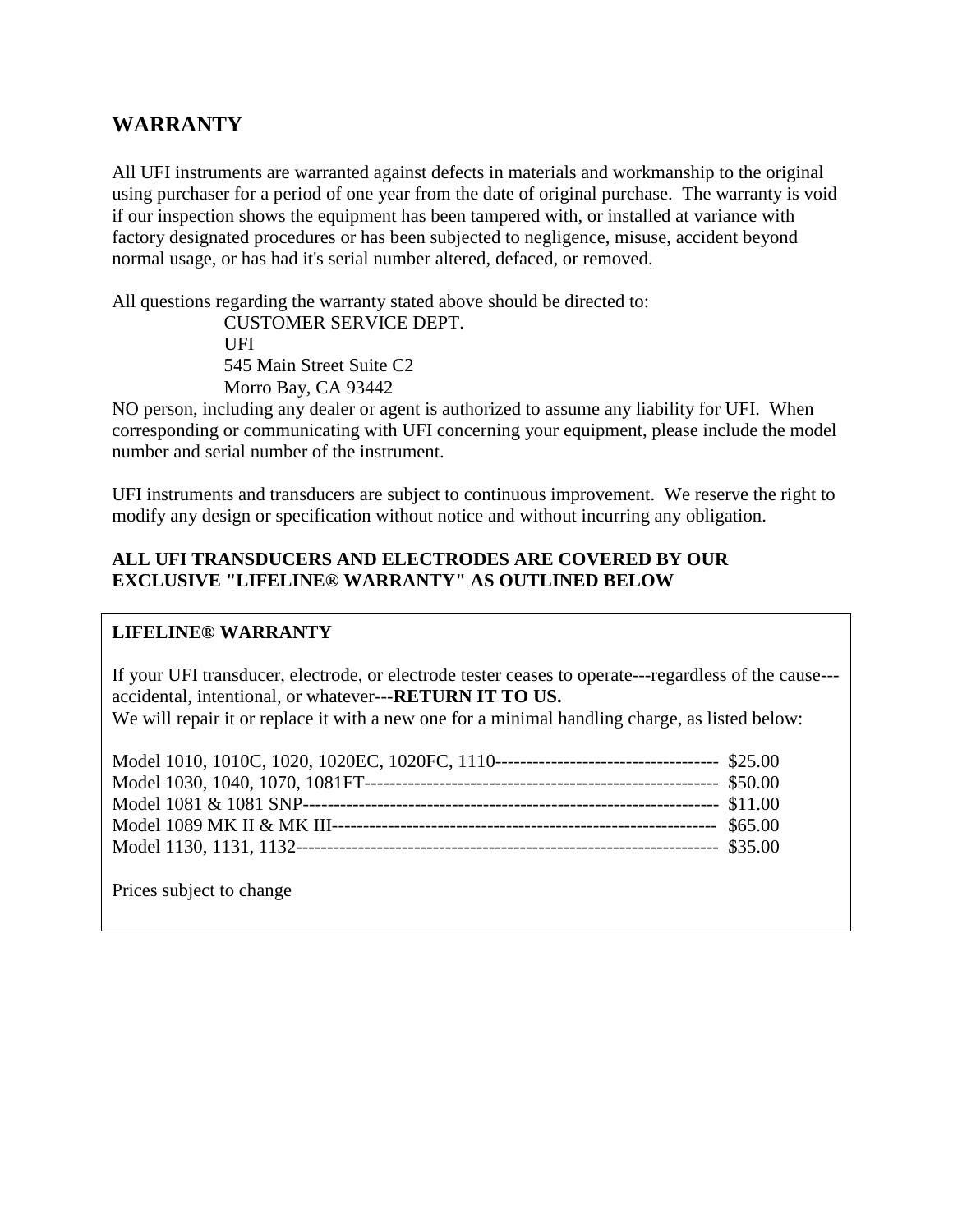# MODEL 1089 MK III NP CHECKTRODE® (eff. 5/2007)

# INTRODUCTION

The CHECKTRODE® Electrode Tester may be used to:

- A. Test the integrity of electrode/skin contact in physiological and/or bioelectrical data acquisition systems;
- B. Test the integrity of associated electrode wires used in such systems;
- C. Test the "quality" of the electrodes;
- D. Test external batteries (9 V & others) such as used in telemetry and other physiological monitoring systems.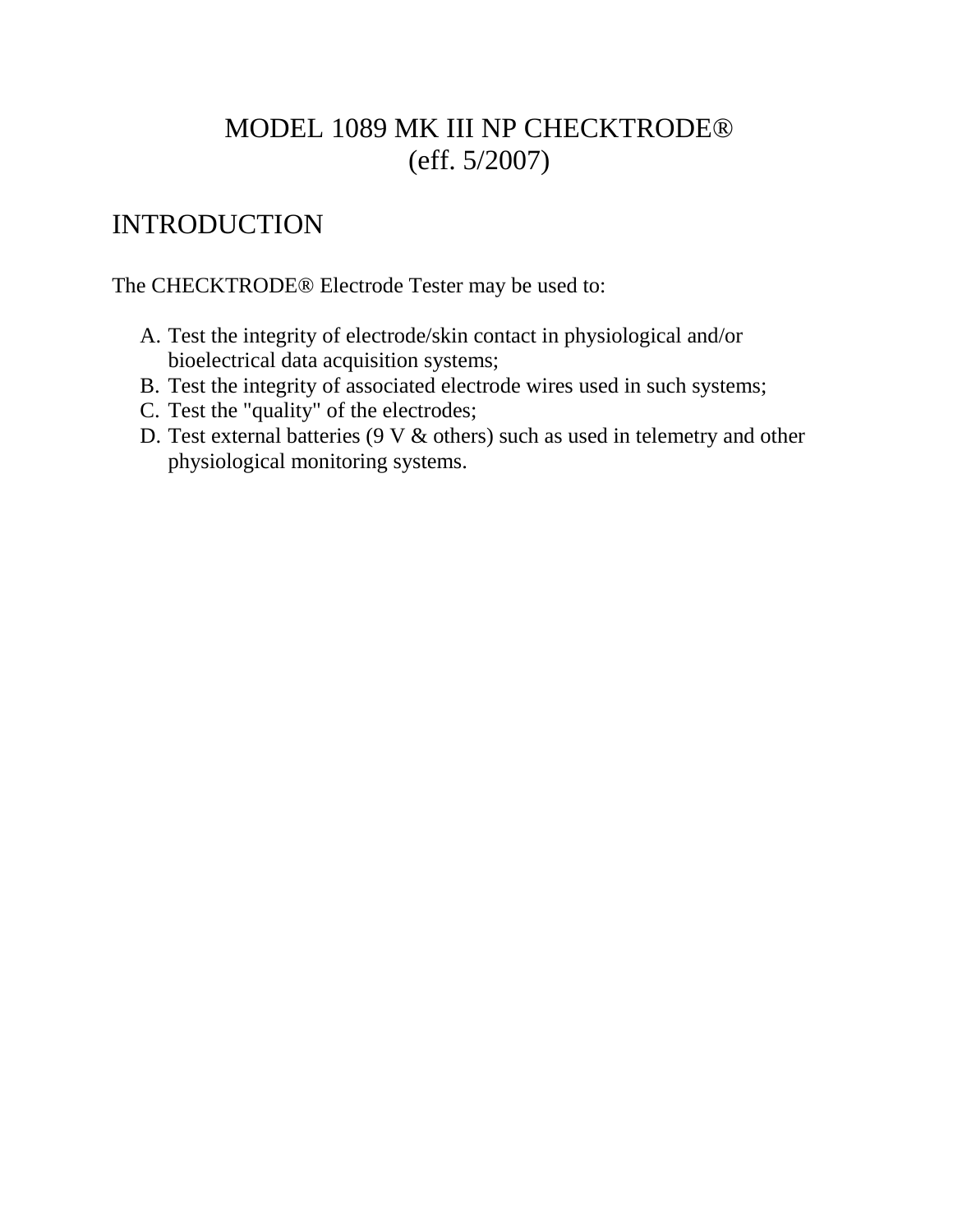# 1. FUNCTION OF CONTROLS AND CONNECTORS



## **POWER SWITCH**

Push button — turns unit ON. Power remains ON for approximately 3 minutes then AUTOMATICALLY TURNS OFF.

## **FUNCTION SELECTOR SWITCH**

4 position switch which selects the measurement function of the CHECKTRODE®

**50 K**Ω **TEST -** Connects a precision 50 KΩ resistor to the CHECKTRODE® INPUT. The instrument should read between 49.5 and 50.5.

**IMPEDANCE (K**Ω**) -** Displays the electrode contact impedance in KΩ (between 0 and 199.9 K $\Omega$ ). The display will indicate "1" when the electrode impedance exceeds 199.9 K $\Omega$ 

**OFFSET** (mV -) displays the potential generated by a pair of electrodes when connected to the body. Known as "offset potential", this measurement indicates the purity of the metals used in the electrode manufacturing process. The lower the reading the higher the purity. Readings which vary wildly or which exceed "10" are usually indicative of severe electrode problems.

**EXT BATTERY** - Reads the voltage of a battery when it is connected to the EXTERNAL BATTERY TEST CONNECTOR.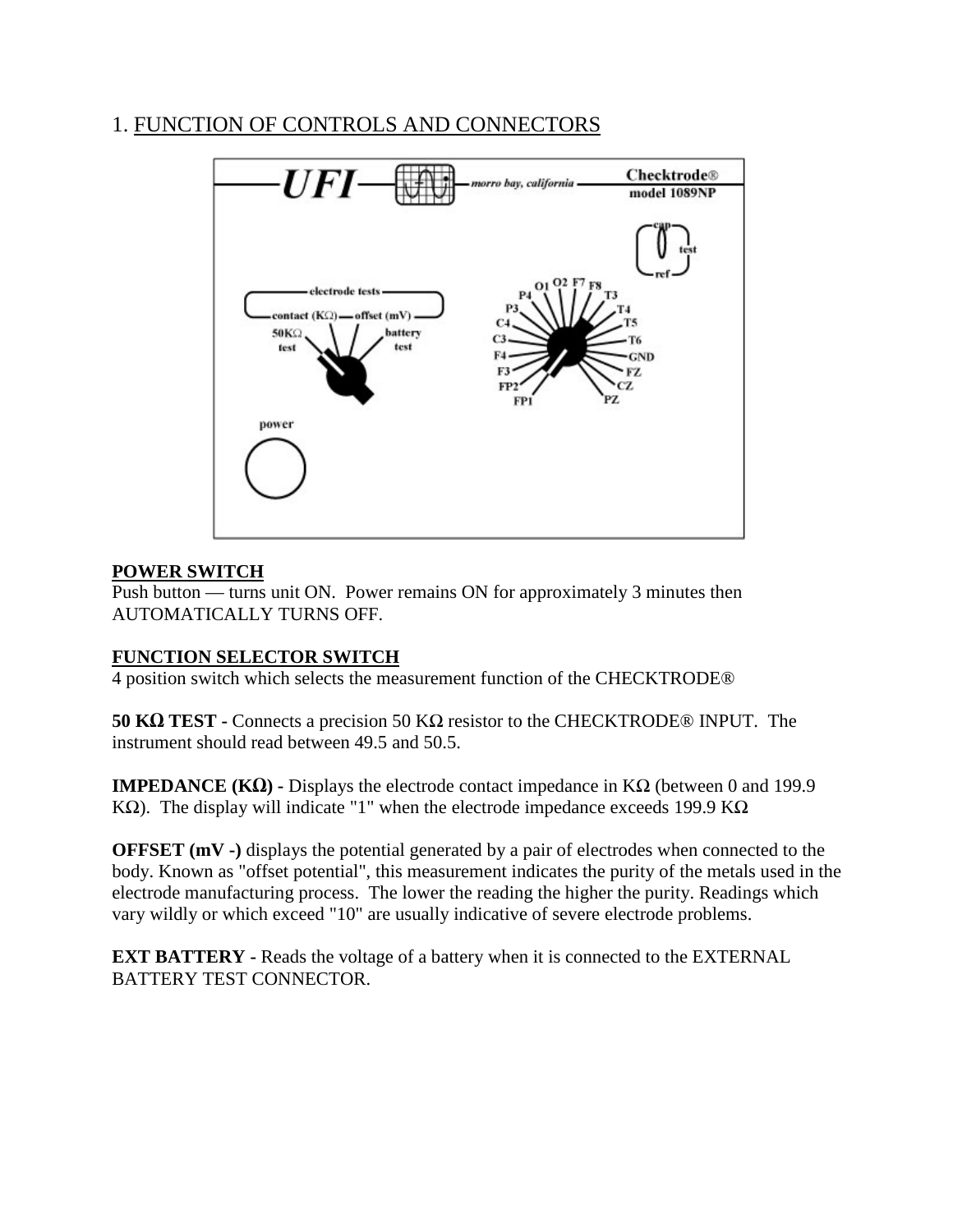#### **ELECTRODE SELECTOR SWITCH**

When your electrode cap is connected to the connector on the back of the unit this switch allows you to quickly test the contact impedance of the selected electrode on the cap against the linked ear reference electrodes.

#### **TEST SWITCH**

The TEST switch allows you to test the linked ear reference electrodes against each other I order to verify their proper connection to your subject, or to test each of the electrodes on the electrode cap against the two linked ear reference electrodes together

**REF** – When the TEST switch is in this position you can test the reference electrodes against each other. If the reference electrodes are separate from the connector which is attached to the electrode cap then you will need to plug the connectors for the electrodes into the connectors provided on the front panel. If the reference electrodes are incorporated into the DB25 connector provided on the electrode cap then you need do nothing extra. With the TEST switch in this position you can also test any two electrodes attached to your subject using the connectors on the front panel.

 **CAP –** When the TEST switch is in this position the reference electrodes are now linked and act as a single reference electrode. You can now test each electrode as selected by the Electrode Selector Switch against the reference electrodes in order to assess its connection to your subject.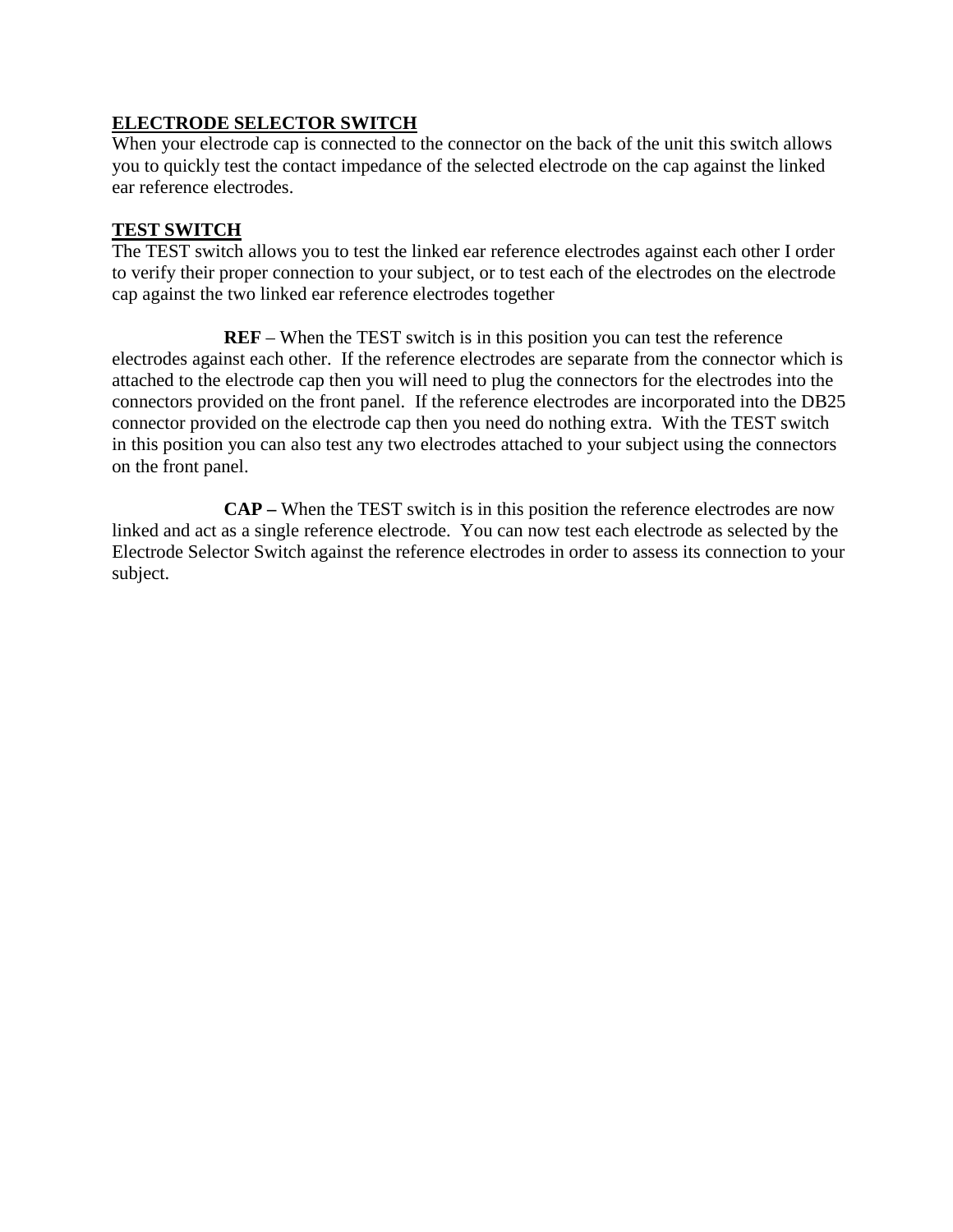# 2. USING THE CHECKTRODE®

#### CHECKING INTEGRITY OF ELECTRODE CONTACT

- a) Prepare the electrode sites and attach the electrodes.
- b) Connect the electrode cap to the mating connector on the back of the unit or insert the electrode connectors for two individual electrodes into the mating connectors on the front panel.
- c) Depress the POWER SWITCH. Set the FUNCTION SWITCH to 50KΩ TEST. The display should indicate between 49.5 and 50.5.
- d) Set FUNCTION SWITCH to CONTACT  $(K\Omega)$  —The display will indicate the integrity of the electrode contact. Higher impedances are indicative of poor skin preparation, and often result in a recording with moderate to severe motion artifacts.

| $5K\Omega$ or below     | Good prep                                                                                                                                                                                                                         |
|-------------------------|-----------------------------------------------------------------------------------------------------------------------------------------------------------------------------------------------------------------------------------|
| $5K\Omega - 10 K\Omega$ | OK, but can cause some noise                                                                                                                                                                                                      |
| $10 KΩ - 30 KΩ$         | FAIR, might improve with time,                                                                                                                                                                                                    |
|                         | but for best results, should be removed                                                                                                                                                                                           |
|                         | and skin re-prepped.                                                                                                                                                                                                              |
| 30 K $\Omega$ & above   | BAD, will cause much noise on the recording                                                                                                                                                                                       |
|                         | with the slightest patient motion.                                                                                                                                                                                                |
|                         | <b>REMOVE AND RE-PREP!</b>                                                                                                                                                                                                        |
| .                       | $\mathbf{1}$ , and a set of the set of the set of the set of the set of the set of the set of the set of the set of the set of the set of the set of the set of the set of the set of the set of the set of the set of the set of |

e) If testing electrodes in your electrode cap, slowly switch through the available switch positions to test each available electrode on your cap.

#### CHECKING INTEGRITY OF ELECTRODE WIRES

- a) Connect one electrode wire to the RED ELECTRODE INPUT JACK.
- b) Energize instrument as above. Select "CONTACT KΩ"
- c) Connect the free ends of the wire the snap connector on the CHECKTRODE. The display should read "00.0" and not change. If the display changes with wire motion, there probably is an intermittent open in the wire.

#### CHECKING OFFSET POTENTIAL

- a) Connect electrodes as in Section 1.
- b) Select "OFFSET" with the FUNCTION SWITCH
- c) The display will indicate the potential generated by the half-cell combination of two electrodes and the body. The reading should be "10" or below.